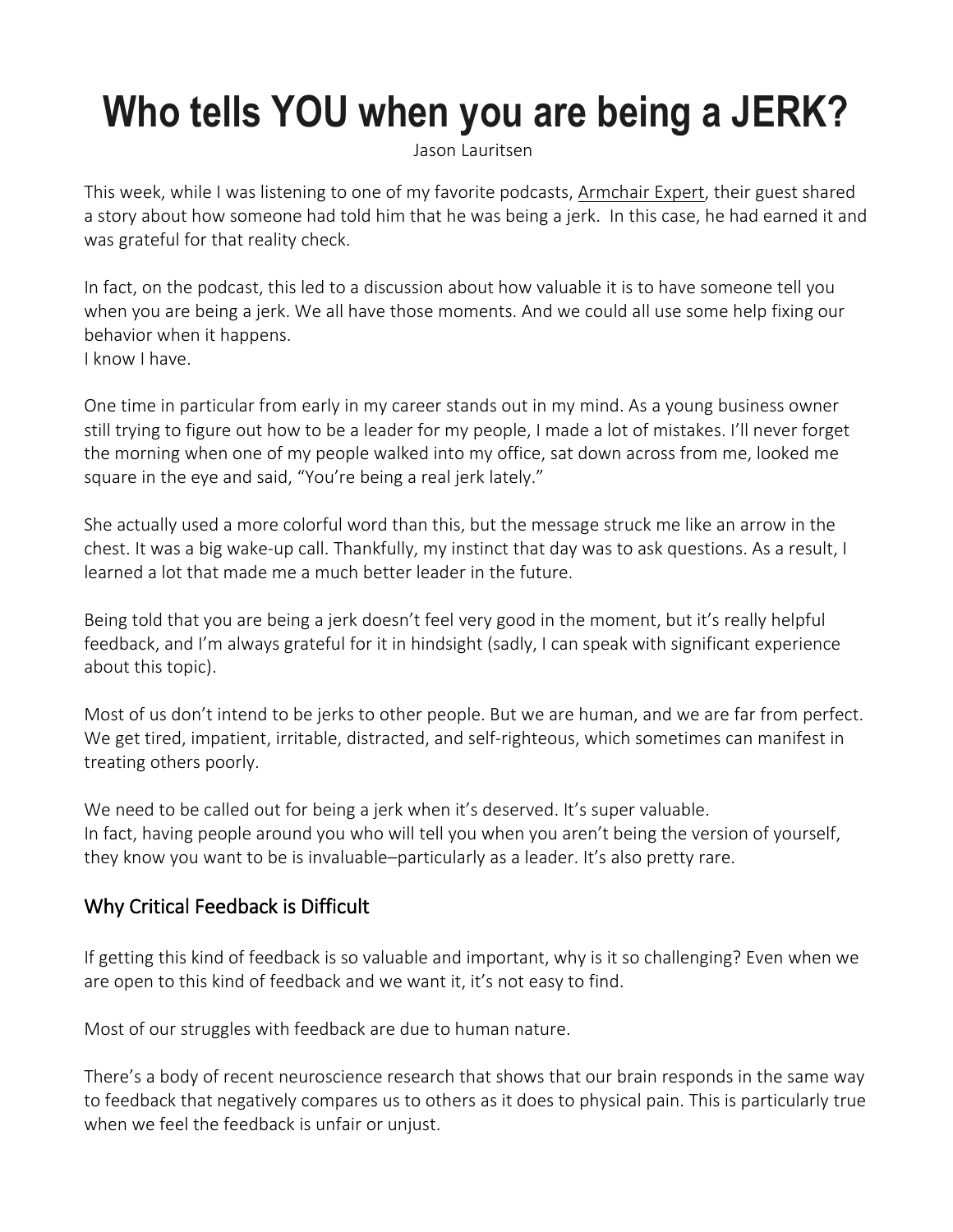Critical feedback actually hurts. As with any kind of pain, we tend to try to avoid it. And, to make matters worse, we tend to have an inflated view of ourselves. The [Dunning-Kruger](https://www.psychologytoday.com/us/basics/dunning-kruger-effect) [Effect](https://www.psychologytoday.com/us/basics/dunning-kruger-effect) explains how we have a cognitive bias to overestimate our knowledge and ability.

So nearly any feedback we receive is likely to make us feel negatively compared to others, invoking a pain-like response. Particularly at work, critical feedback can feel very threatening, so it triggers our fight or flight response. We get defensive. We push back. We argue. We deny.

The person trying to help us by providing this feedback gets punished for attempting to help us. They only make that mistake once. No more feedback for you.

## How to Get the Feedback You Need

Feedback fuels learning. If you want to become better at anything, you need feedback. If you are a manager or leader of people, then it is a requirement.

If you hope to have people around you who will tell you when you are being a jerk (or in any other way not living up to your expectations), then you have to make it safe to do so. There are some important ways you can make this happen.

### 1. Build relationships and trust first.

My wife gives me feedback all the time. Sometimes, she tells me when I'm being a jerk. However, when she gives me that feedback, it doesn't feel threatening because of the strength of our relationship. I implicitly trust her intention in giving me that feedback is only because she cares for what's best for me.

It doesn't feel threatening because of the strength and trust in our relationship. This means no pain and no defensive response (at least not much of one…I'm still human).

If you want the people around you to feel comfortable telling you when you are being a jerk or doing something else that doesn't align with who you are, start with strengthening the relationship. Particularly as a manager or leader at work, until you've established really solid trust with your people, it will be really difficult for them to give you the kind of feedback you need. In my story above, the reason this employee felt comfortable telling me I was a jerk, and I was able to respond by asking questions is that we'd worked together for years and had a strong relationship. Our trust made it safe for her to tell me what I needed to hear and for me to hear it.

### 2. Invite the feedback.

In the story on the podcast, the person who had been told he was a jerk was out asking people for insights and feedback about a particular situation. He had invited the feedback, so when it came, he welcomed it.